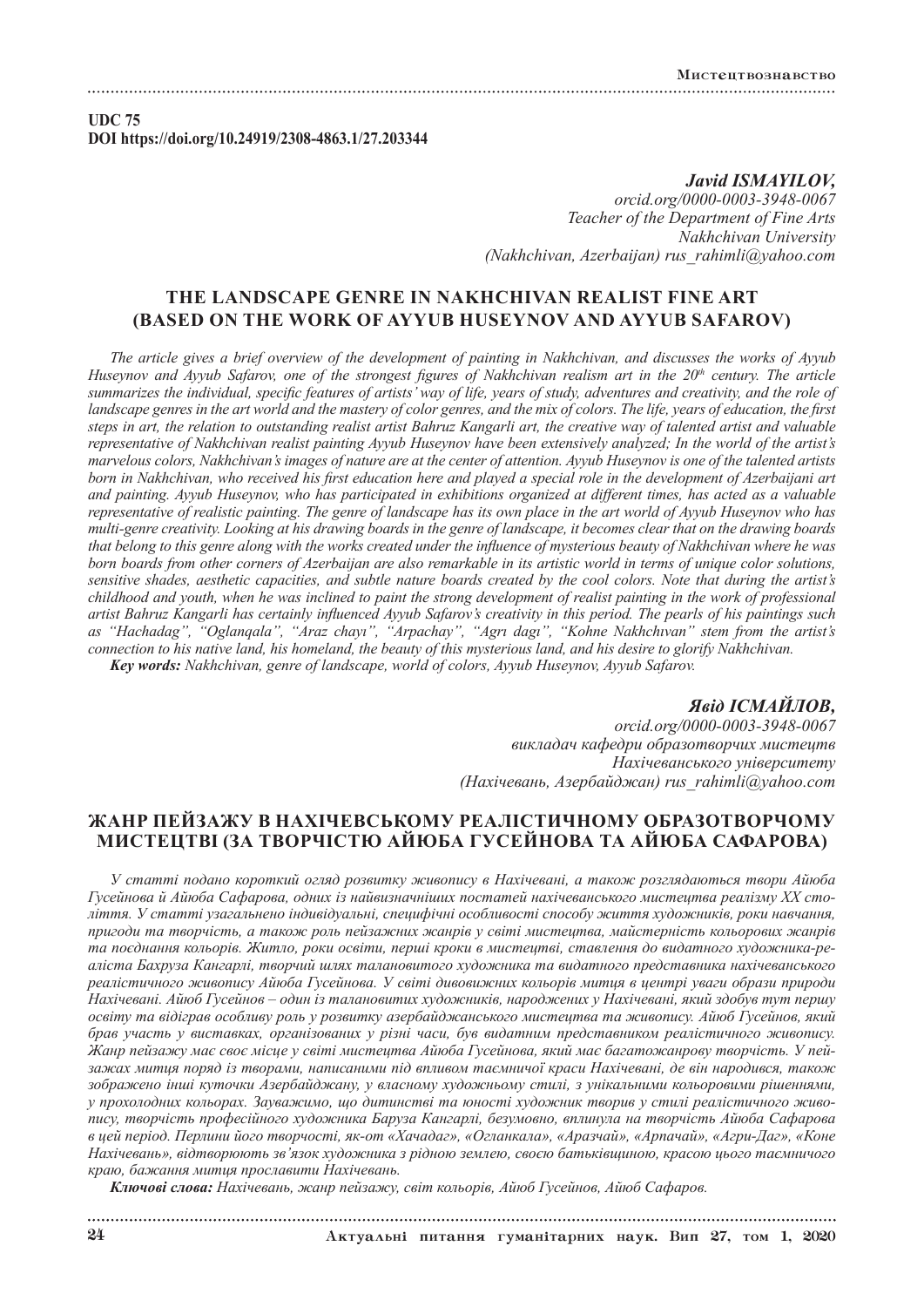**Introduction**. Since the first decade of the twentieth century, Bahruz Kangarli, the founder of realistic fine arts, Ibrahim Safi, Akbar Kazimbekov who represents Azerbaijani art in Turkey and promoted it in the world, Shamil Gaziyev, People's artist Huseyn Aliyev, Ayyub Safarov, Ayyub Huseynov, Adil Gaziyev, Elmira Shahtakhniskaya, Jamil Muftizade, Nadir Akhundov, Mammad Gasimov, Mirjalil Seyidov, Abuzar Kardashbayov, Sabir Kadimov, Mammad Shirzadov, Yuran Mammadov, Arif Gaziyev, Huseyngulu Aliyev and other talented brush masters who continues the realism traditions of Bahruz Kangarli under the influence of the satirical painting school "Molla Nasreddin" have played a significant role in the development of Nakhchivan art providing important services in the development of fine arts in Nakhchivan in the 20th century. Most of the artists we mentioned above enriched the art of painting in terms of genres, content, ideas, and crafts, in addition to the successful continuation of Bahruz Kangarli's art school, the founder of the Azerbaijan realistic painting. As a whole, on the road starting with Bahruz Kangarli's work, a number of directions draw attention to the landscape genre of Nakhchivan artists. So, in the landscape works of the artists we talked about, it was important to reflect the ancient architecture of Nakhchivan, architectural monuments, natural monuments, national culture, traditions and ethnography of this region along with creating the beauty of Nakhchivan's nature by its unique art techniques. As numerous information about Nakhchivan of the last century has been found in landscape genres of 20<sup>th</sup> century Nakhchivan artists, these works playing a historical, documentary role are of great value for studying the historical and cultural monuments of the history of the past.

Ayyub Huseynov is one of the talented artists born and grew up in Nakhchivan, who received his first education here and played a special role in the development of Azerbaijani art and painting. It is clear that during different periods of history Nakhchivan has brought up outstanding personalities who play a special role in the socio-political, literary and cultural life of Azerbaijan. Some of these outstanding personalities have lived in the land of their birth and have promoted the development of socio-cultural life in Nakhchivan, other talented personalities represented the Azerbaijani culture and the Nakhchivan land, continuing their life and creative periods outside of Nakhchivan or our country. One of such artists is the Honored Art Worker of the Republic of Azerbaijan Ayyub Huseynov. He was born on September 3, 1916 in the village of Hok of Kangarli region of Nakhchivan

Autonomous Republic. The dream of a future artist, who received his first education in Nakhchivan, from his early childhood, led him to the Azerbaijan Art College in 1935. After that, the artist was admitted to the Tbilisi Academy of Art and graduated in 1941. Returning to Nakhchivan in 1941, Ayyub Huseynov made various etudes individually and also produced costume sketches of various performances at the Nakhchivan Theater. As the artist Ziyadkhan Aliyev, speaking of this artist's life, notes: "Here, he worked with well-known brush master Shamil Gaziyev to create artistic designs and sketches of many plays. Researchers at the Nakhchivan Theater highly appreciate the sketches of the young artist to the plays such as "Pari-jadu" A.Hagverdiyev, "Farhad and Shirin" by S.Vurgun, O.Sarvalli's "Babek", "Vatan" by A. Shaig, N. Nagiyev's "Polad", "Gunash dogur" by A. Abaskuliev and emphasize that they play an important role in the success of these performances." The artist arrived in Baku in 1947 to continue his creative work in Baku. Sources tell about the life and talents of the talented artist Ayyub Huseynov, that he "He taught at the Azerbaijan State School of Art named after A.Azimzadeh (current Academy of Art) in 1948–1998. (Director in 1956–1965)" (Encyclopedia of Nakhchivan, 2002: 192).

**Discussion.** Speaking of the numerous boards that came out of his brush in the boards of the artist drawn in the domestic genre with plot is talking about works of the artist in the genre of landscape which draws particular attention to the artist's creations along with portraits, history, and more revolutionary themed compositions of labor people.

Her domestic-themed boards required a different approach to their aesthetic-artistic value, color world, and idea. Artist Nizami Aliyev talking about the creative way of Nakhchivan artists in the early 20<sup>th</sup> century, the creation of fine arts in Nakhchivan notes that, "The realistic works created by artists who lived and created in Nakhchivan in the first half of the 20<sup>th</sup> century create a new stage in our fine art, in terms of the content and the style of their performances unlike decorative principles based on classic miniature traditions" (Alıyev, 2011: 124). As the researcher mentioned, the landscape genre has a special weight in the creation of Ayyub Huseynov, one of the artists featured in a unique set of lines and a world of colors who has brought a new breath to Nakhchivan fine art.

The work of Ayyub Huseynov is as important as the combination of painting and pedagogy. At the same time, he has been engaged in effective pedagogical activities for a long time, and has provided important services in the bringing up, formation, and mastering the subtleties of art. As a result of many years of fruitful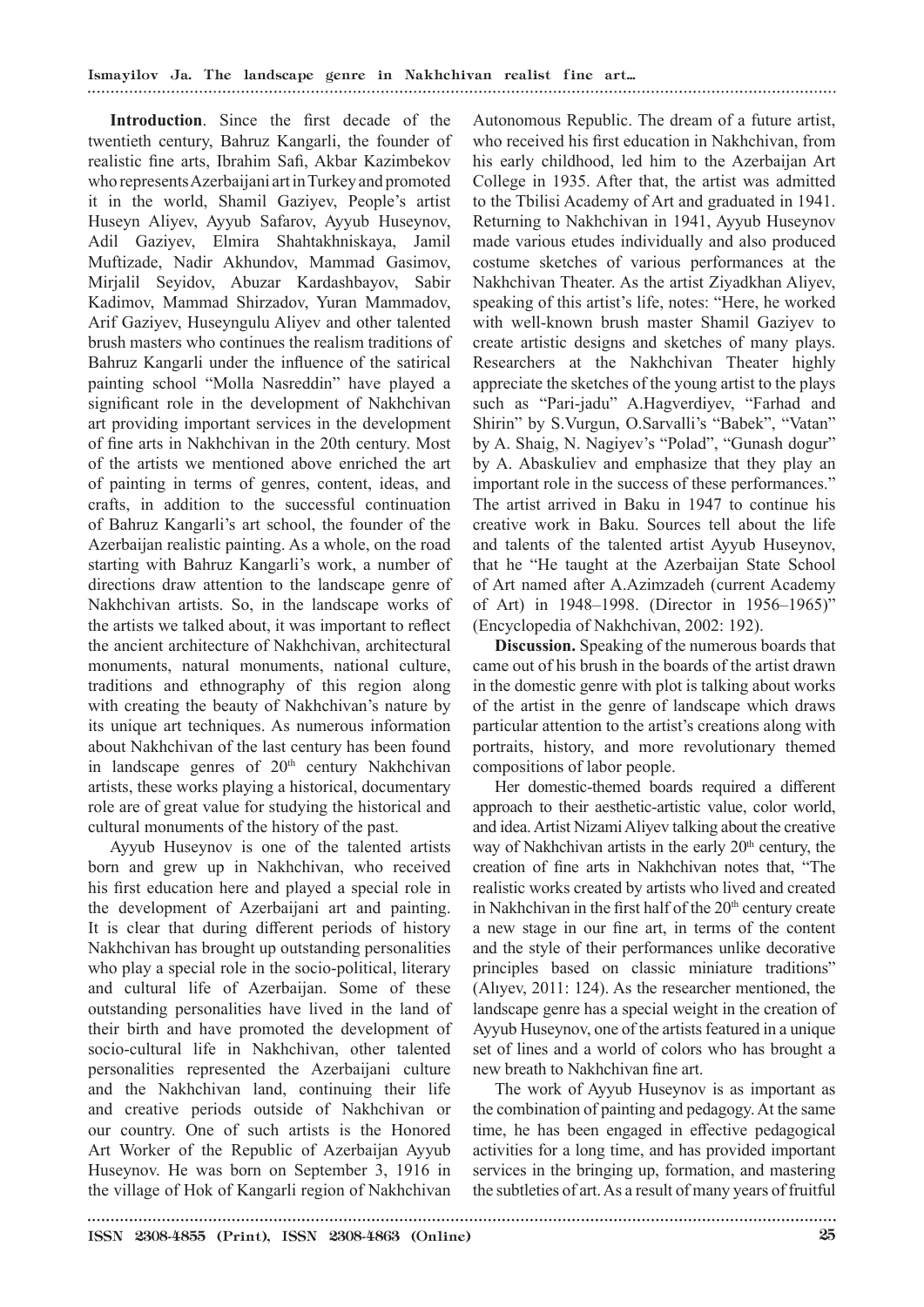work, the  $100<sup>th</sup>$  anniversary of the birth of a prominent artist, Honored Artist Ayyub Huseynov was celebrated at the national level, on this occasion an exhibition of his works was organized and an album-catalog of works of talented artist was prepared and published.

Ayyub Huseynov created valuable pearls of Azerbaijani art by appealing to many genres. His creative path from his time as an artist to the Nakhchivan Theater, even from his student years is divided into three stages in research: "<…> The early  $(30-50)$ <sup>p</sup> beginning of artistic activity, the period of development (60–80°), which is a productive stage of creative activity, and the polished maturity period in terms of artistic craftsmanship (80–90°). Each of these periods has its own peculiarities, artistic outlook and features of artistic style" (Huseynov, 2014).

 Landscape genre has a unique place and weight in the art world of Ayyub Huseynov. Looking at his drawing boards in the genre of landscape, it becomes clear that on the drawing boards that belong to this genre along with the works created under the influence of mysterious beauty of Nakhchivan where he was born boards from other corners of Azerbaijan are also remarkable in its artistic world in terms of unique color solutions, sensitive shades, aesthetic capacities, and subtle nature boards created through the cool colors. A notable point in his landscape creativity is the use of humorous, sensitive observations of nature boards encountered in different countries around the world on different trips. In this sense, the boards "The Moscow Circle" (1947), "Tbilisi" (1961), "Street in Paris" (1966) are a special milestone in the landscape.

The theme of Nakhchivan is in the red line in the work of a prominent artist, Honored Art Worker Ayyub Huseynov. Looking at his way of life, it is clear that the artist chose Nakhchivan an honorable place of his creativity at all stages, and worked beautiful boards as the enamored of Nakhchivan nature. During his years in Nakhchivan – the Duzdag image he painted in 1941 shows his involvement in the art of Bahruz Kangarli, the founder of the Azerbaijan School of Realistic Art, the effects of the Bahruz art were on the boards, his paintings "Nakhchivan manzaralari" (1949), "Ilanlı dag" (1949), "Nakhchivan chayı" (1949), "Haleylim" (1950), "Jin darasi" (1950), "Shah bagı" (1950), "İydali pir" (1950), "Yaylaqda akhsham chagi" (1982), "Nakhchivan manzarasi" (1970), "Araz chayı" (1980), "Khal-khal meshasi" (1987), "Shahbuz", along with his deep love for his native land, are of great value to Nakhchivan's sensitive attitude, deep observations, civic responsibility, and the expression of his homeland.

As in these tables with traces of Bahruz Kangarli's art who grew up in Nakhchivan a number of natural boards, the history of our national treasures, the memory of our history have been made in a realistic way, these tables are also of cultural and historical significance in the artist's lifetime to convey the historical image of the places mentioned to later generations. In this sense, the view of "Duzdag", drawn in 1941, which was the product of the first stage of the work of Ayyub Huseynov is important because it gives us a real picture of this ancient place. Or, in a realistic plan, the sensational look of the "Ilanlı dağ", which is a memorial to the history of the "Ilanlı dag", Araz River, Hal-hal forest, Pir Pir, Shahbuz and etc. landscapes of Nakhchivan is reflected in the artist's brush with specificity. Artist Ziyadkhan Aliyev, who draws attention to the peculiarity and specificity of the genre of landscape in the work of Ayyub Huseynov, notes that "Let us admit that Ayyub Huseynov, one of the most successful artists of this genre in the national fine arts area is very special in his scenery. The paste that creates the color layer on the canvas, mobility of putty, exposing of cold colors to delicate hot shades is the artistic merit of the artist's creative "I"".

 Nakhchivan has provided valuable artisans to the treasury of Azerbaijani culture in various historical periods. In this sense, one of the talented artists born in Nakhchivan in the  $20<sup>th</sup>$  century, who grew up in this land and played a special role in Azerbaijani art, is Ayyub Safarov. Ayyub Safarov was born in 1917 in the village of Muganli of Sharur district, and after receiving his first education here, his interest in the art made his way to Baku Art School. Successfully graduating from this school in 1933–38, Ayyub Safarov studied at the Art Institute in Moscow in 1945–1950. Although his life and art were connected to Moscow and Baku, the artist did not cut his relations with Nakhchivan, and he always paid special attention to Nakhchivan. Nizami Aliyev, an artist who spoke about the artist's connection to Nakhchivan, notes that "Ayyub Safarov, who has never cut ties with Nakhchivan during his studies in Baku or Moscow, takes his sketchbook on his shoulders on summer vacations and walks around Sharur and other districts" (Alıyev, 2011: 123). An artist of Nakhchivan's mysterious nature where he had spent his childhood and youth, beautiful scenery, and the culture of this ancient country have always thought of him, and he has been working on the landscape of Nakhchivan since then. The landscape genre also has a unique place in the work of an artist known for his portrait works. Color solutions, feelings and thoughts in the artist's landscapes, as well as the possibilities of sensitive observations have shaped his art. The subject of Nakhchivan in Ayyub Safarov creativity also attracts the attention.